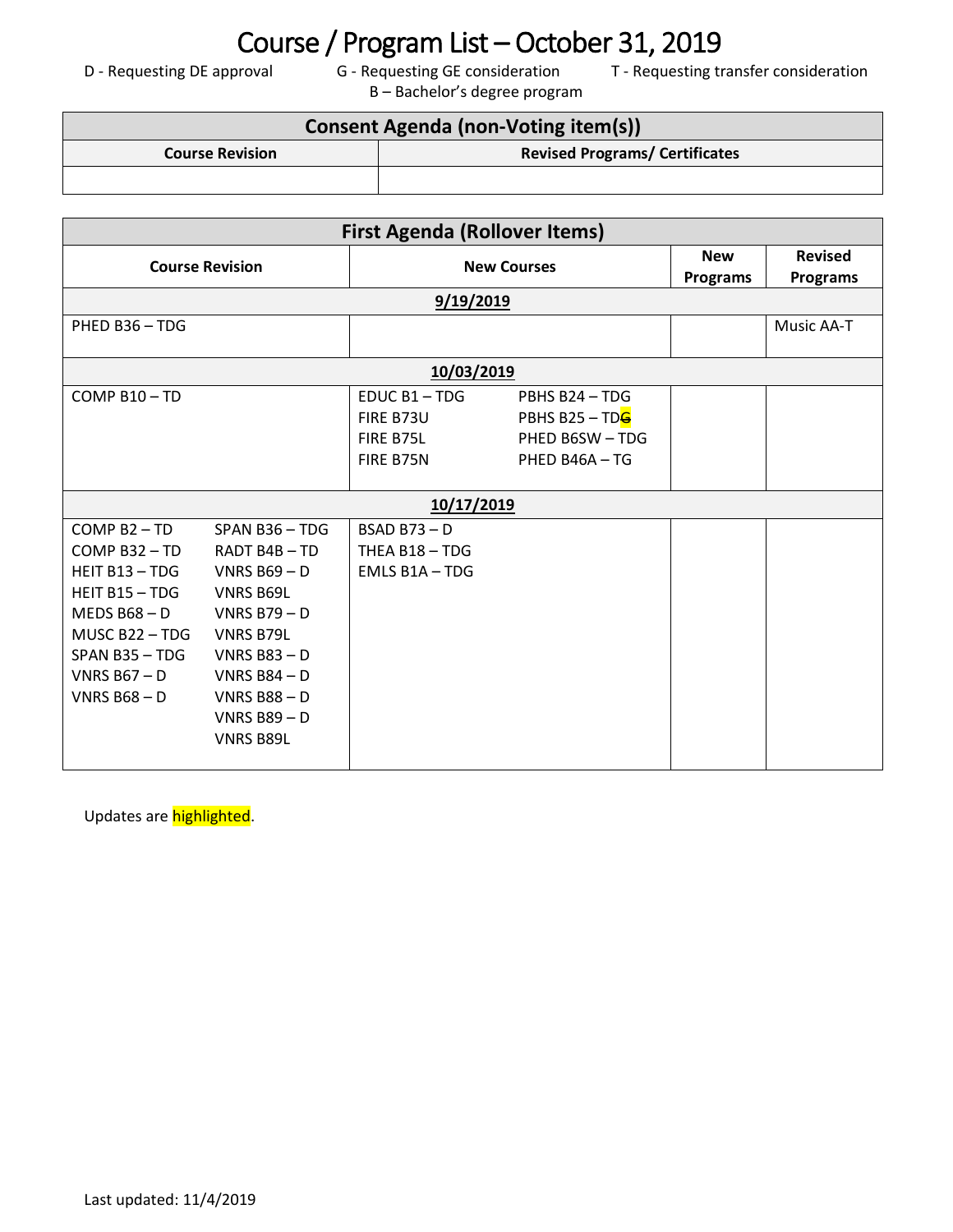## Course / Program List – October 31, 2019<br>D - Requesting DE approval G - Requesting GE consideration T - Requesting tr

B – Bachelor's degree program

T - Requesting transfer consideration

| <b>First Agenda - 10/31/2019</b><br>Team Reviews Due before 11/07/2019 |                              |                     |                                |                                |                |  |  |  |
|------------------------------------------------------------------------|------------------------------|---------------------|--------------------------------|--------------------------------|----------------|--|--|--|
| <b>Revised Programs</b>                                                |                              | <b>New Programs</b> |                                |                                |                |  |  |  |
| <b>Elementary Teacher Education AA-T</b>                               |                              |                     | Chemistry AS - UC              |                                |                |  |  |  |
| <b>Mechanized Agriculture AS</b>                                       |                              |                     | <b>EMLS CoA</b>                |                                |                |  |  |  |
|                                                                        |                              |                     | Food Science and Technology AS |                                |                |  |  |  |
|                                                                        |                              |                     | Paraprofessional Level I JSC   |                                |                |  |  |  |
|                                                                        |                              |                     | Paraprofessional Level II CoA  |                                |                |  |  |  |
|                                                                        |                              |                     |                                | Paraprofessional Level III CoA |                |  |  |  |
|                                                                        |                              |                     |                                | <b>New Courses</b>             |                |  |  |  |
| <b>Team B</b>                                                          | <b>Team D</b>                | <b>Team F</b>       |                                | <b>Team G</b>                  | Team I         |  |  |  |
| ACDV B55                                                               | ENGL B1A-TDG                 | MUSC B32-TD         |                                | $ACDV$ B82 $-D$                | ACDV B85NC     |  |  |  |
| ASL B77-D                                                              | HEIT B60 - TDG               | MUSC B33-TD         |                                | ACDV B82NC                     | ACDV B86NC     |  |  |  |
| BSAD B1-TD                                                             | HIST B9 - TDG                | MUSC B34 - TD       |                                |                                | $EDUC$ B80 - D |  |  |  |
| BSAD B2-TD                                                             | INDA B105 - B <mark>D</mark> | MUSC B36-TD         |                                | Team H                         | EDUC B80NC     |  |  |  |
|                                                                        |                              |                     |                                | $ACDV$ B83 $-D$                |                |  |  |  |
| Team C                                                                 | <b>Team E</b>                | <b>Team G</b>       |                                | ACDV B83NC                     |                |  |  |  |
| COMP B21-TD                                                            | MATH B6D-TDG                 | RADT B4A-TD         |                                | $ACDV$ B84 $-D$                |                |  |  |  |
| COMP B33-TD                                                            | MEDS $B69 - D$               | RADT B10 - TD       |                                | ACDV B84NC                     |                |  |  |  |
| COMP B34-TD                                                            | MUSC B30-TD                  |                     |                                |                                |                |  |  |  |
| EDUC B24 - TD                                                          | MUSC B31-TD                  |                     |                                |                                |                |  |  |  |
| <b>DE Assignments</b>                                                  |                              |                     |                                |                                |                |  |  |  |
|                                                                        | <b>New Courses</b>           |                     |                                |                                |                |  |  |  |
| ASL B77-D                                                              | <b>ENGL B1A-TDG</b>          |                     | <b>Team A</b>                  |                                | $EDUCB80 - D$  |  |  |  |
| BSAD B1-TD                                                             | HEIT B60 - TDG               |                     | MUSC B32-TD                    |                                |                |  |  |  |
| BSAD B2-TD                                                             | HIST B9 - TDG                |                     | MUSC B33-TD                    |                                |                |  |  |  |
| COMP B21-TD                                                            | MATH B6D - TDG               |                     | MUSC B34 - TD                  |                                |                |  |  |  |
| COMP B33-TD                                                            | MEDS $B69 - D$               |                     | MUSC B36-TD                    |                                |                |  |  |  |
| COMP B34-TD                                                            | MUSC B30-TD                  |                     | RADT B4A - TD                  |                                |                |  |  |  |
| EDUC B24 - TD                                                          | MUSC B31-TD                  |                     | RADT B10-TD                    |                                |                |  |  |  |
| <b>GE Assignments</b>                                                  |                              |                     |                                |                                |                |  |  |  |
|                                                                        | <b>New Courses</b>           |                     |                                |                                |                |  |  |  |
| ENGL B1A-TDG                                                           | HIST B9 - TDG                |                     |                                |                                | PBHS B24-TDG   |  |  |  |
| HEIT B60 - TDG                                                         | MATH B6D-TDG                 |                     |                                |                                |                |  |  |  |
|                                                                        |                              |                     |                                |                                |                |  |  |  |

Updates are **highlighted**.